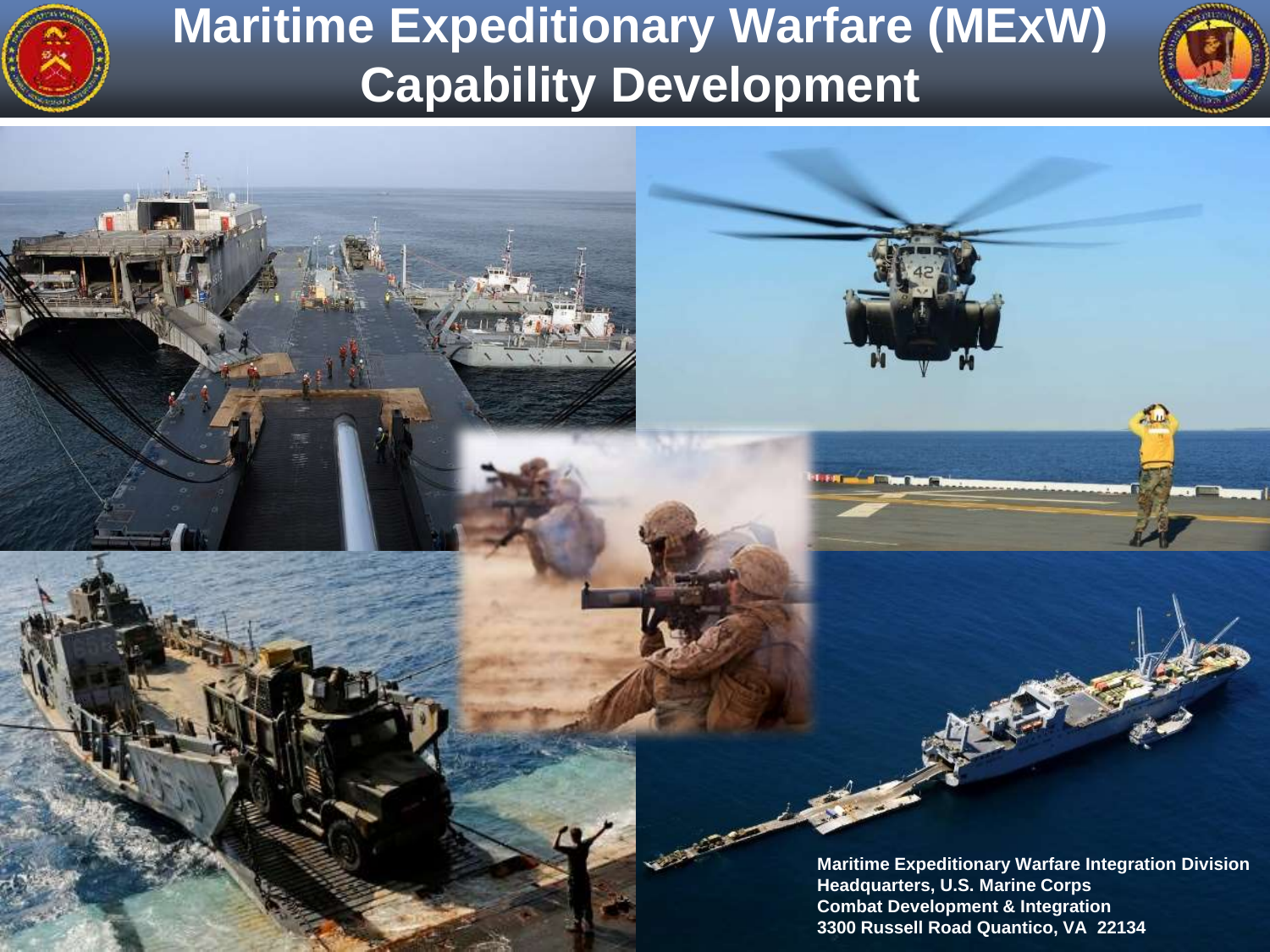



#### **Mission**

Develop, integrate, and articulate Marine Corps maritime expeditionary warfare capabilities and related doctrine to enable the MAGTF to operate with Naval Forces at and from the sea.

#### **Targets**

- Amphibious Warships
- Integrate the  $5<sup>th</sup>$ Generation MAGTF to Maritime Platforms
- Surface Connectors
- Afloat C4
- **Maritime Prepositioning** Ships and Strategic **Sealift**
- **Doctrine**

#### **We Develop and Integrate Capabilities MAGTF to Ship & Ship to MAGTF**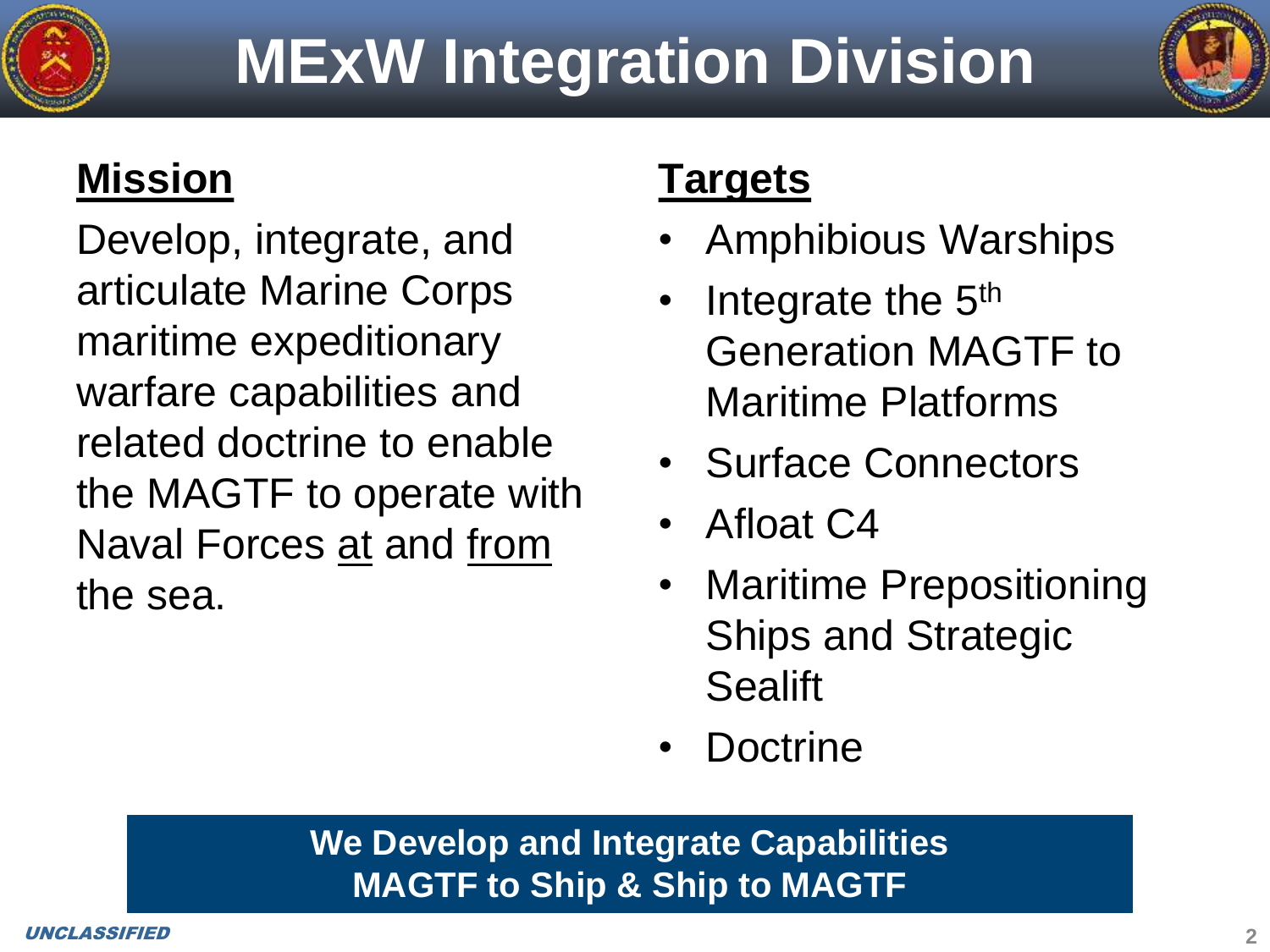



• **Seabasing provides options for scalable power projection**  to a JFC through the sequential and concurrent integration of the five primary seabasing lines of operation.

# **CAESR:**

- **C**lose
- **A**ssemble
- **E**mploy
- **S**ustain
- **R**econstitute

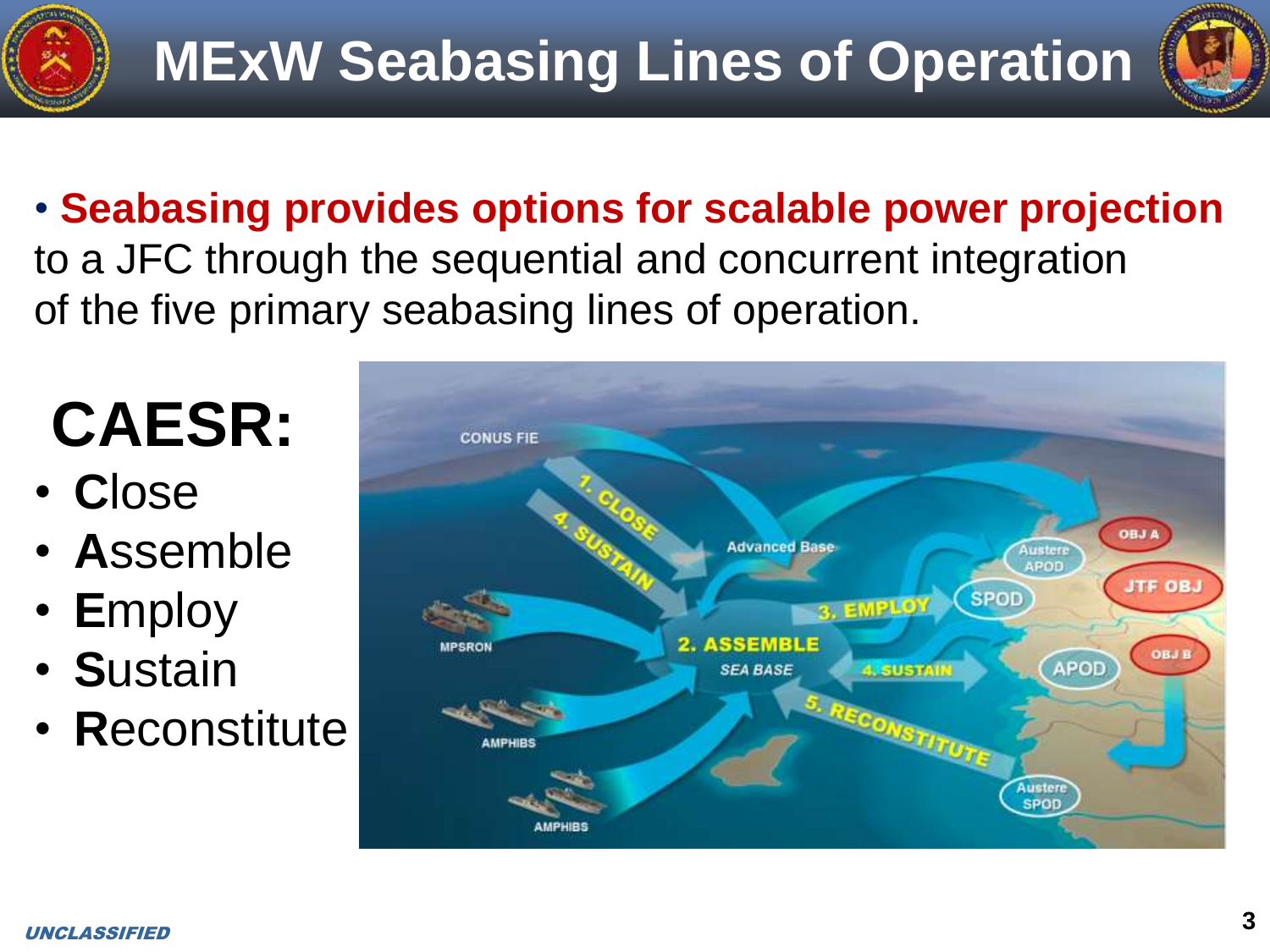- 1**. We are a Maritime Nation**. Freedom of movement and freedom of access are key to our national security and economic stability.
- 2. **The littorals contain key global engagement points**. The Navy/ Marine Corps team is uniquely organized, trained, and equipped to assure access and influence in the littorals.
- 3. The American people and our leaders expect the Navy/ Marine Corps team to **project a credible force anywhere on the globe** at the time and place of our choosing - capable of imposing our will.
- 4. We continue to design, build, and operate the **best multi-mission amphibious warships** in the history of the world. These ships are not "transports".
- 5. **Amphibious warfare ships are versatile, interoperable, warfighting platforms** capable of going into harm's way and serving as the cornerstone of America's ability to extend seapower ashore.



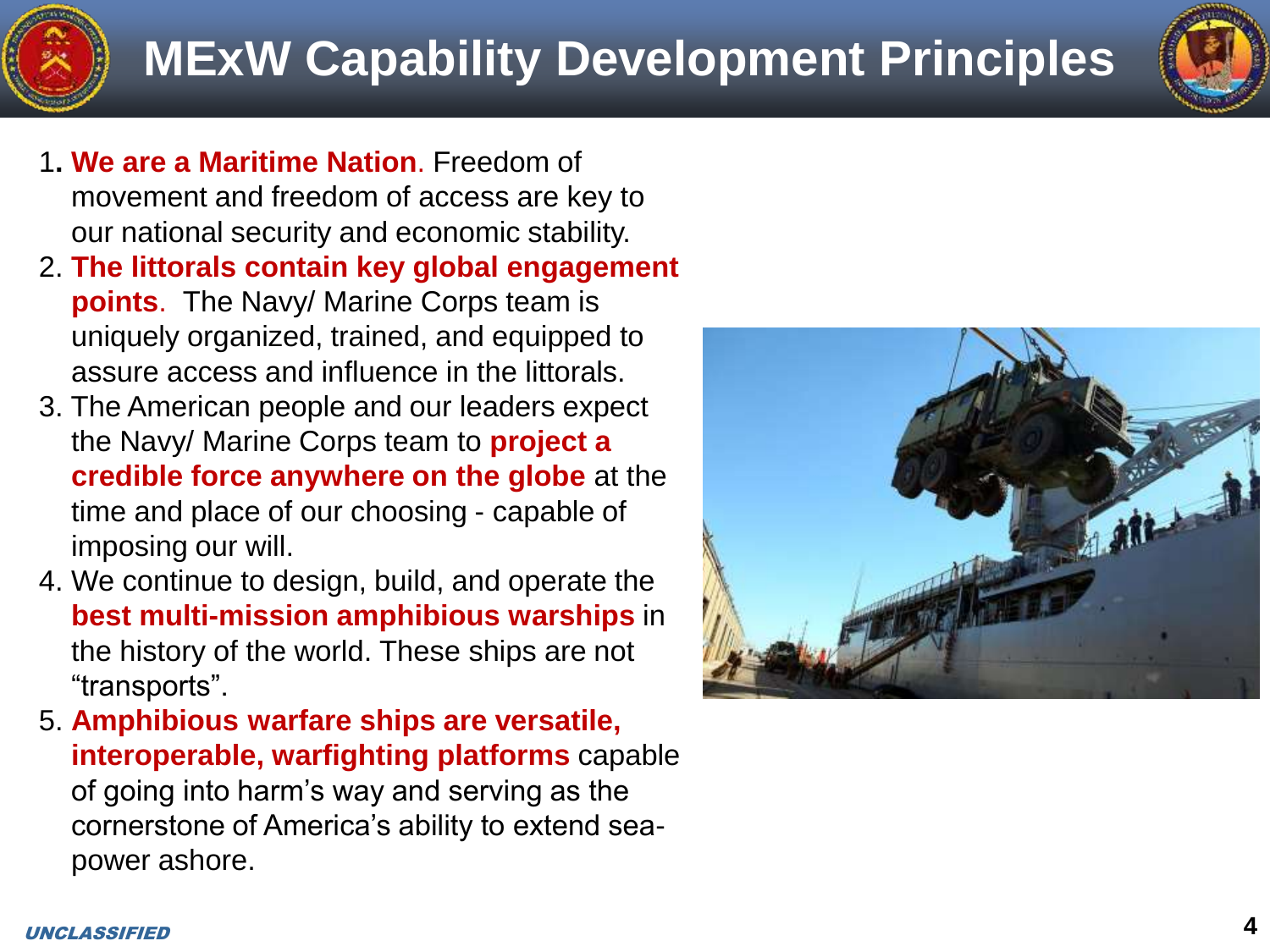## **MExW Capability Development Principles**





- 6. **Amphibious warships are part of a naval system** - networked with surface, sub-surface, air, space and cyber-space providing a force projection and force protection capability to the prosecution of a naval campaign.
- 7. **We strive to improve naval platforms and integrate / enable a 5th generation MAGTF** to operate at full potential and capacity from the seabase.
- 8. We recognize our current **strategy demands "TMM" forces - T**rans-regional, **M**ulti-domain, and **M**ulti-functional.
- 9. The **MEU is a TMM force** and must be sized and resourced to conduct 13 x specified MEU missions.
- 10. The **MEB must be a JTF enabler**  forward deployed, of capable of rapid deployment / employment to deter and defeat peer competitors.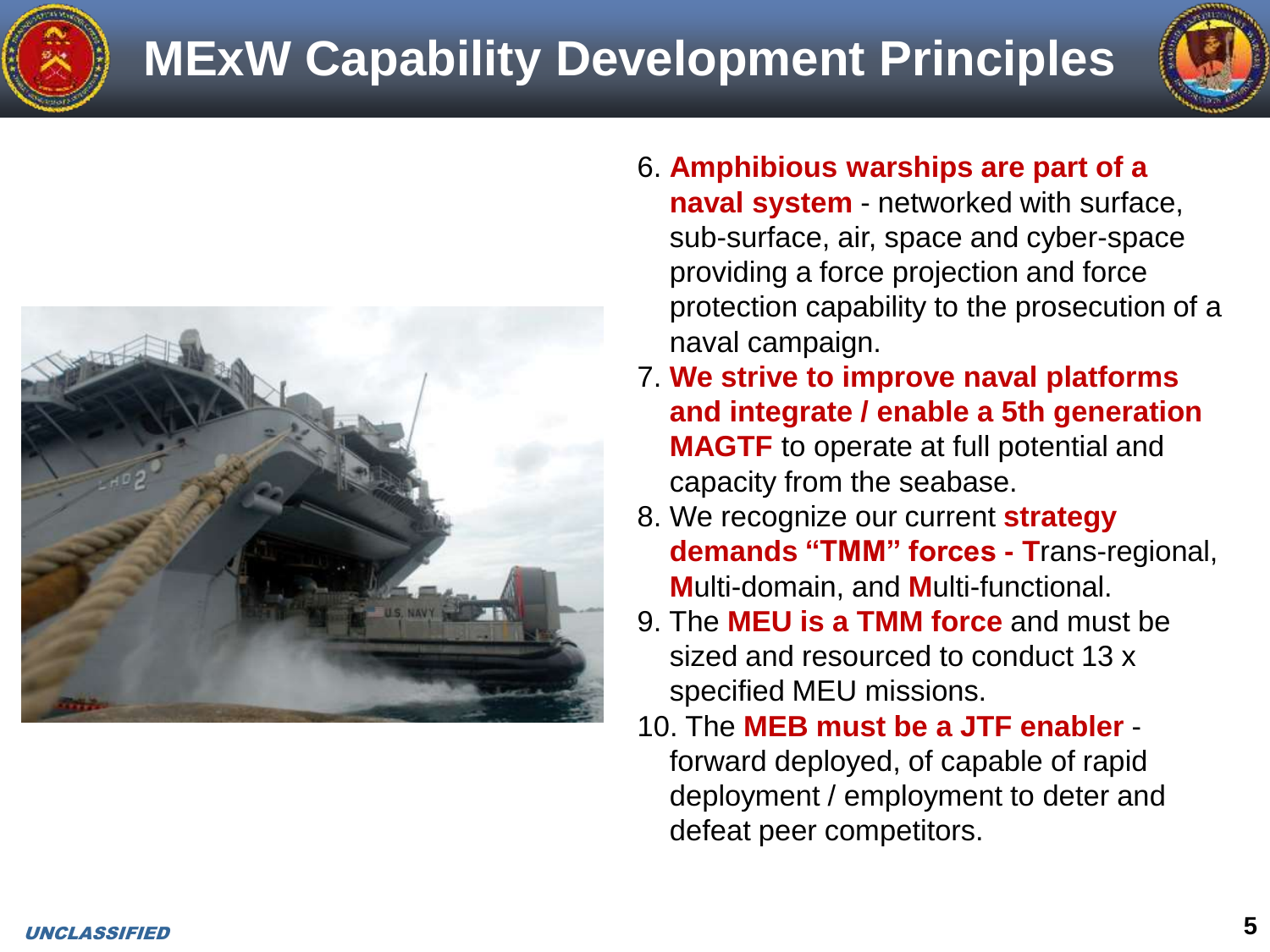- 11. **38 amphibious warships** (12 LHD/As and 26 LPD/LXRs) provide seabasing platforms for the TMM force to execute steady state operations supporting the national military strategy and offer the ability to rapidly tailor, deploy, and employ a credible, self-sustained force to respond to crisis.
- 12. **Surface connectors are critical enablers** and are a vital component of naval expeditionary capability to execute ship-to-objective maneuver.
- 13. The **MPF** combines the **capacity and endurance of sealift** with the **speed of airlift** to bring a MEB capability to bear on a military problem.
- 14. The introduction of the T-ESD, T-AKR, and T-AKE provide **enhanced MPF seabasing capabilities**, wider employment options, and improved at-sea selective offload of equipment and supplies.
- UNCLASSIFIED 15. All seabasing platforms, amphibious warships, and maritime prepositioning ships need to modernize for the **future fight**, which **will demand improved digital, vertical and surface interoperability**.

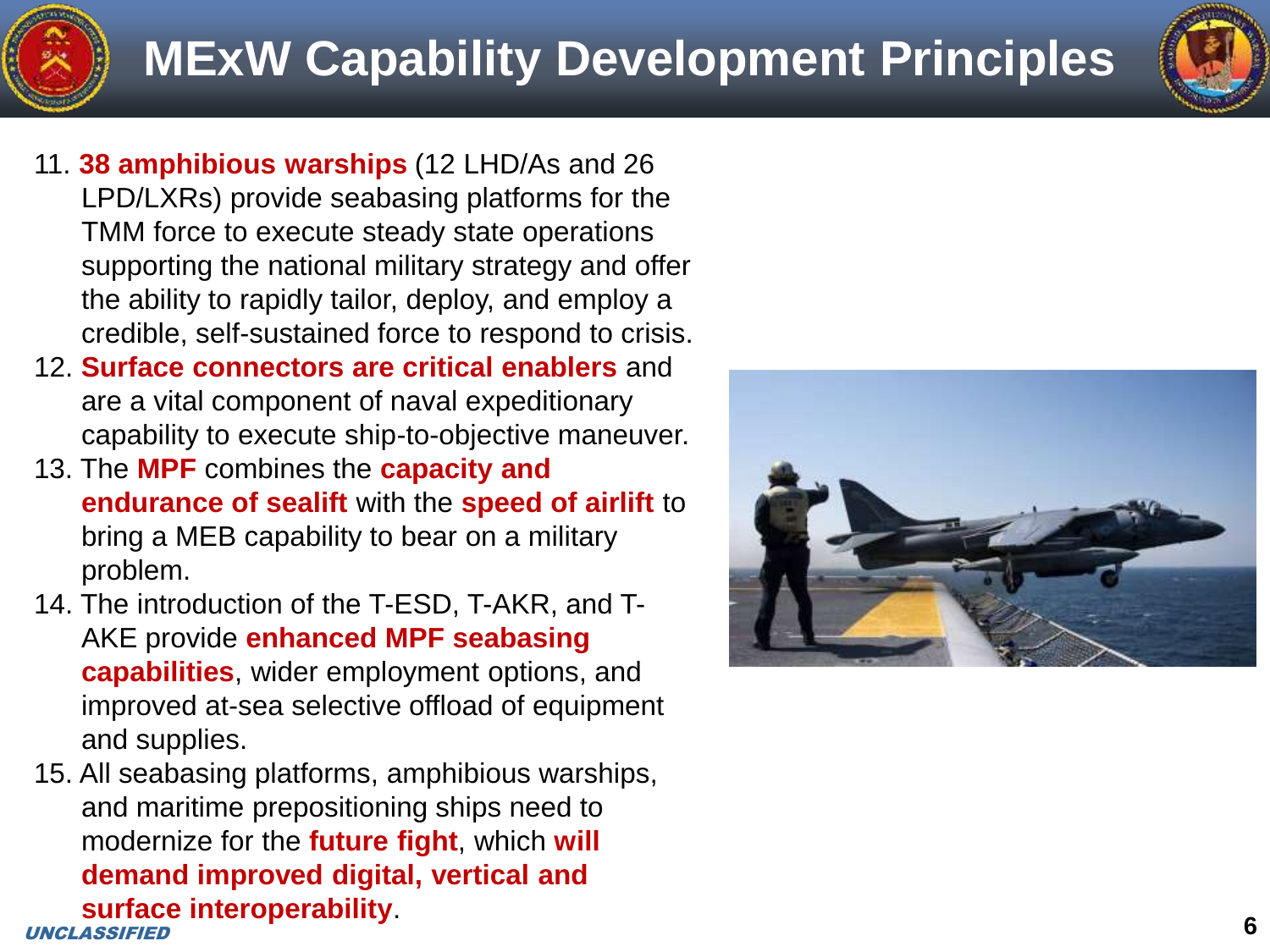

# **How Industry Can Help**

- Best value
	- Cost
	- Schedule
	- Performance
- Interoperability
	- Systems / Platforms
	- Vertical / Surface Interface
- Environmental **Controls** 
	- Increase Operational **Window**

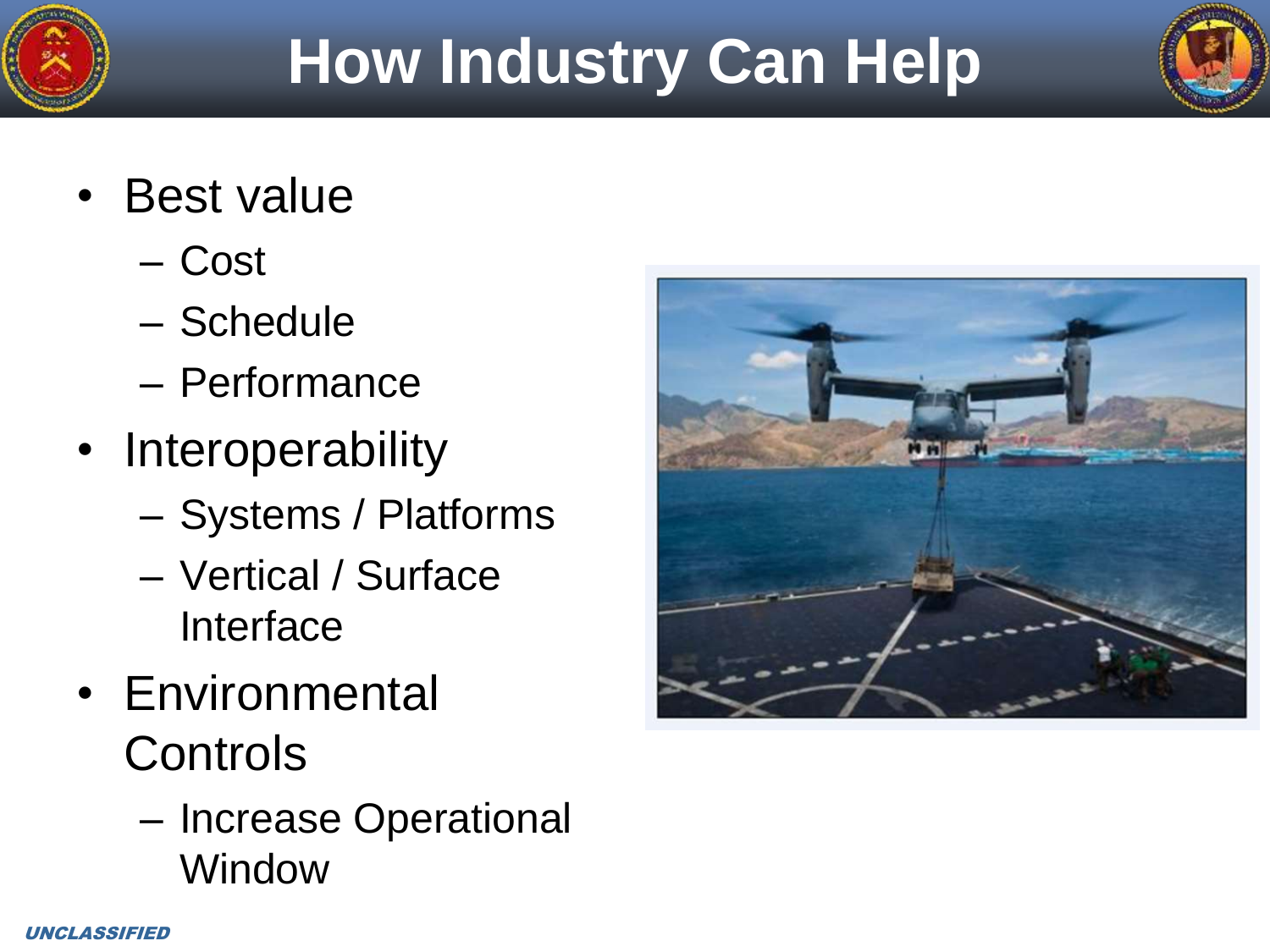

# **MExW Annual Report**



#### **[www.mccdc.marines.mil/units/seabasing.aspx](http://www.mccdc.marines.mil/units.seabasing.aspx)**

- **5th year published**
- **Integrated view of seabasing capability objectives**
- **Contents**
	- Seabasing Overview
	- **Major Programs**
	- Capability Objectives
	- Amphibious Warfare Ships
	- Crafts & Connectors
	- Maritime Prepositioning Force
	- Afloat MAGTF C4
	- Naval Integration
	- Seabasing S&T
- **Seabasing Operational Advisory Group (SOAG) is the primary injection point**
- **DC, CD&I - HQMC Maritime Expeditionary Warfare (Seabasing) Advocate**